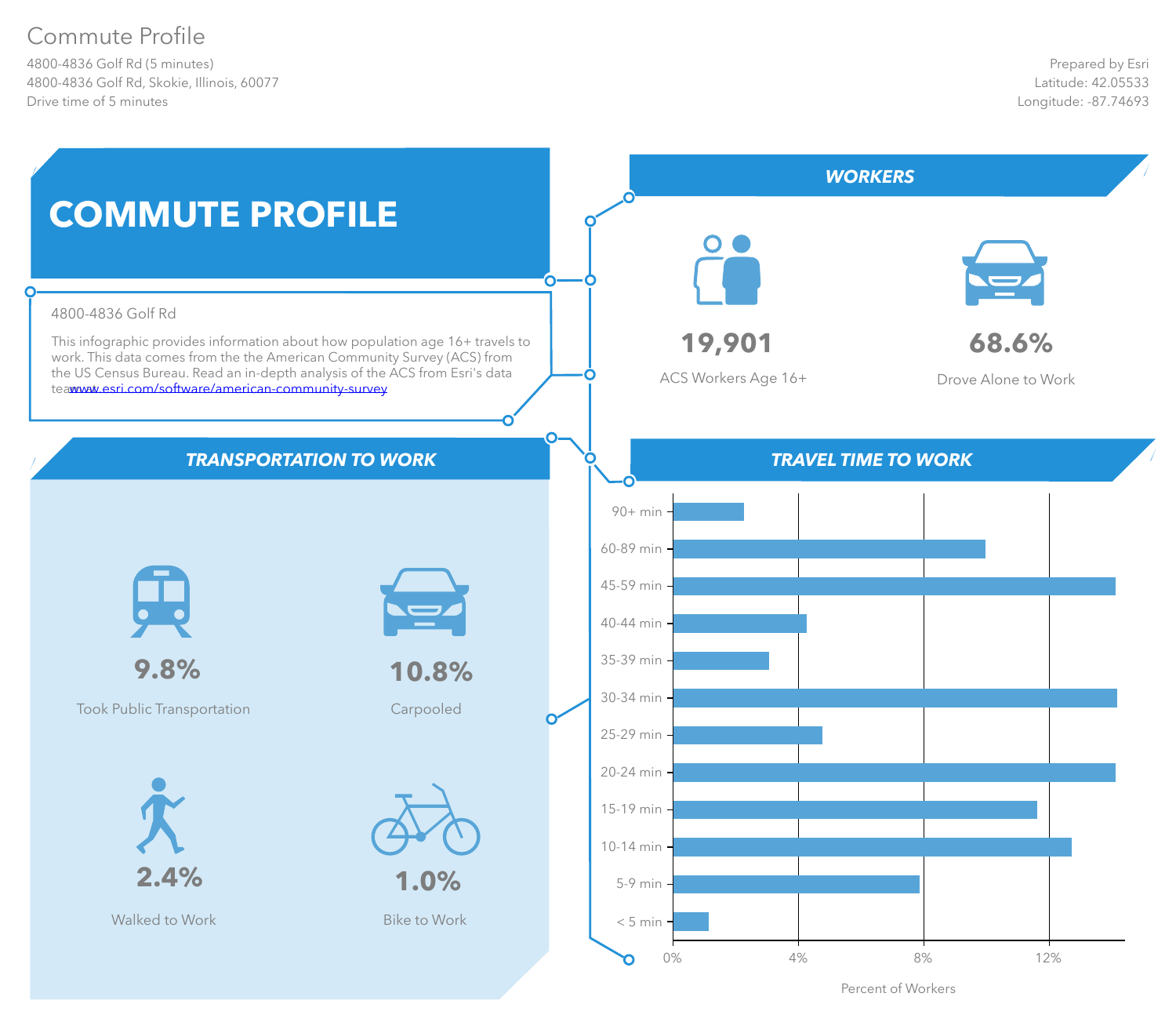# Commute Profile

4800-4836 Golf Rd (10 minutes) 4800-4836 Golf Rd, Skokie, Illinois, 60077 Drive time of 10 minutes



Percent of Workers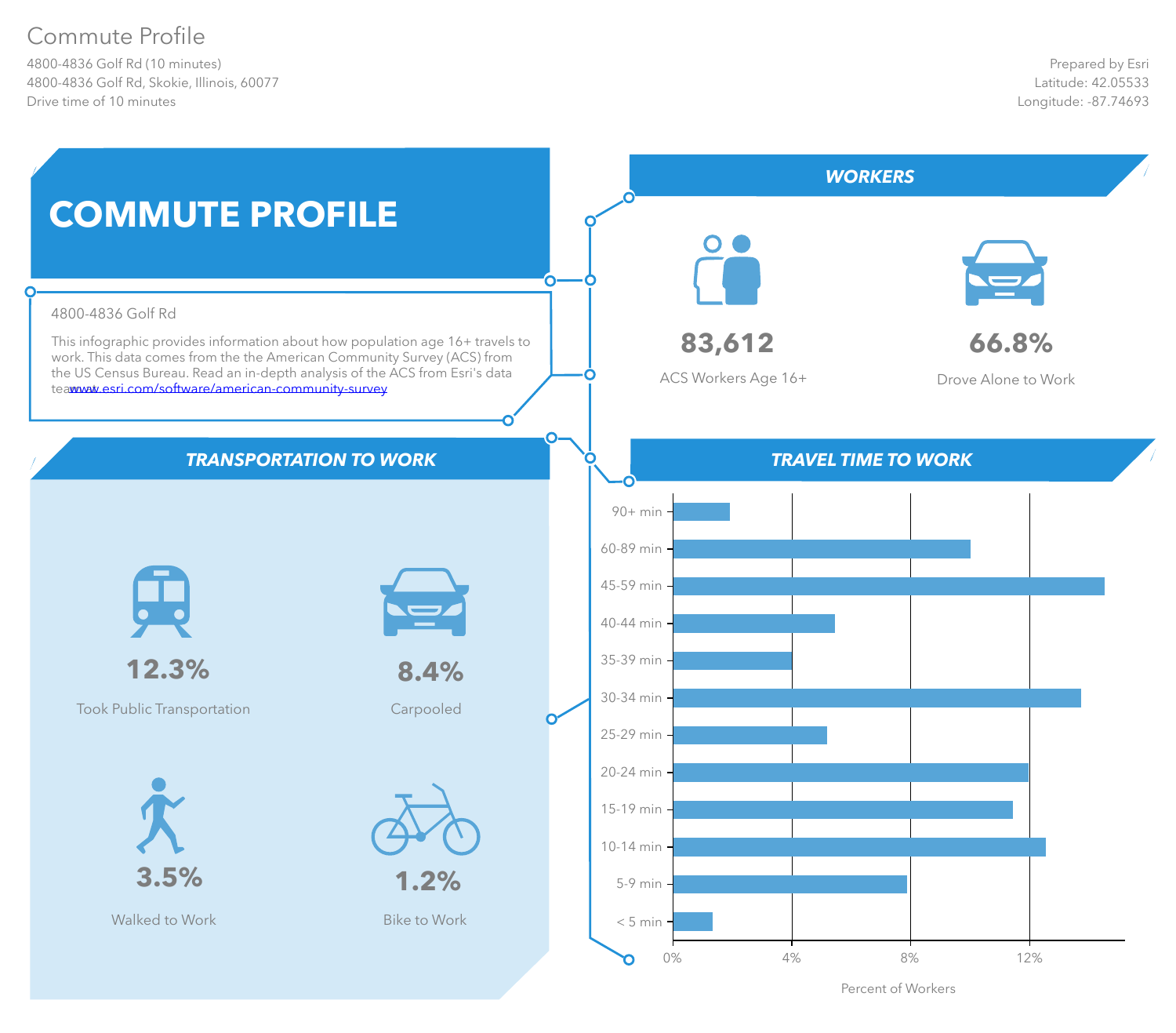# Commute Profile

4800-4836 Golf Rd (15 minutes) 4800-4836 Golf Rd, Skokie, Illinois, 60077 Drive time of 15 minutes



Percent of Workers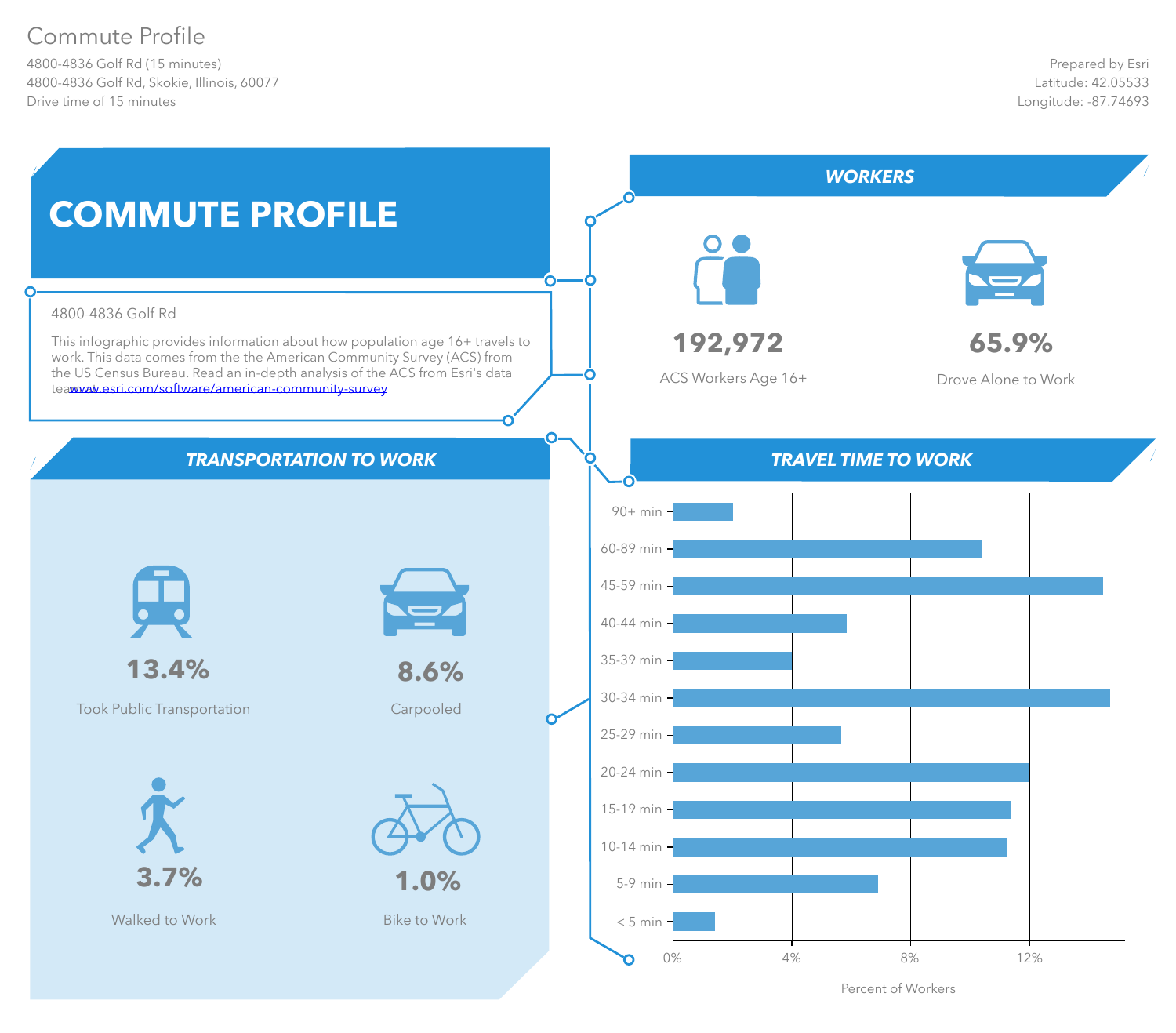4800-4836 Golf Rd (5 minutes) 4800-4836 Golf Rd, Skokie, Illinois, 60077 Drive time of 5 minutes

#### Employment Overview

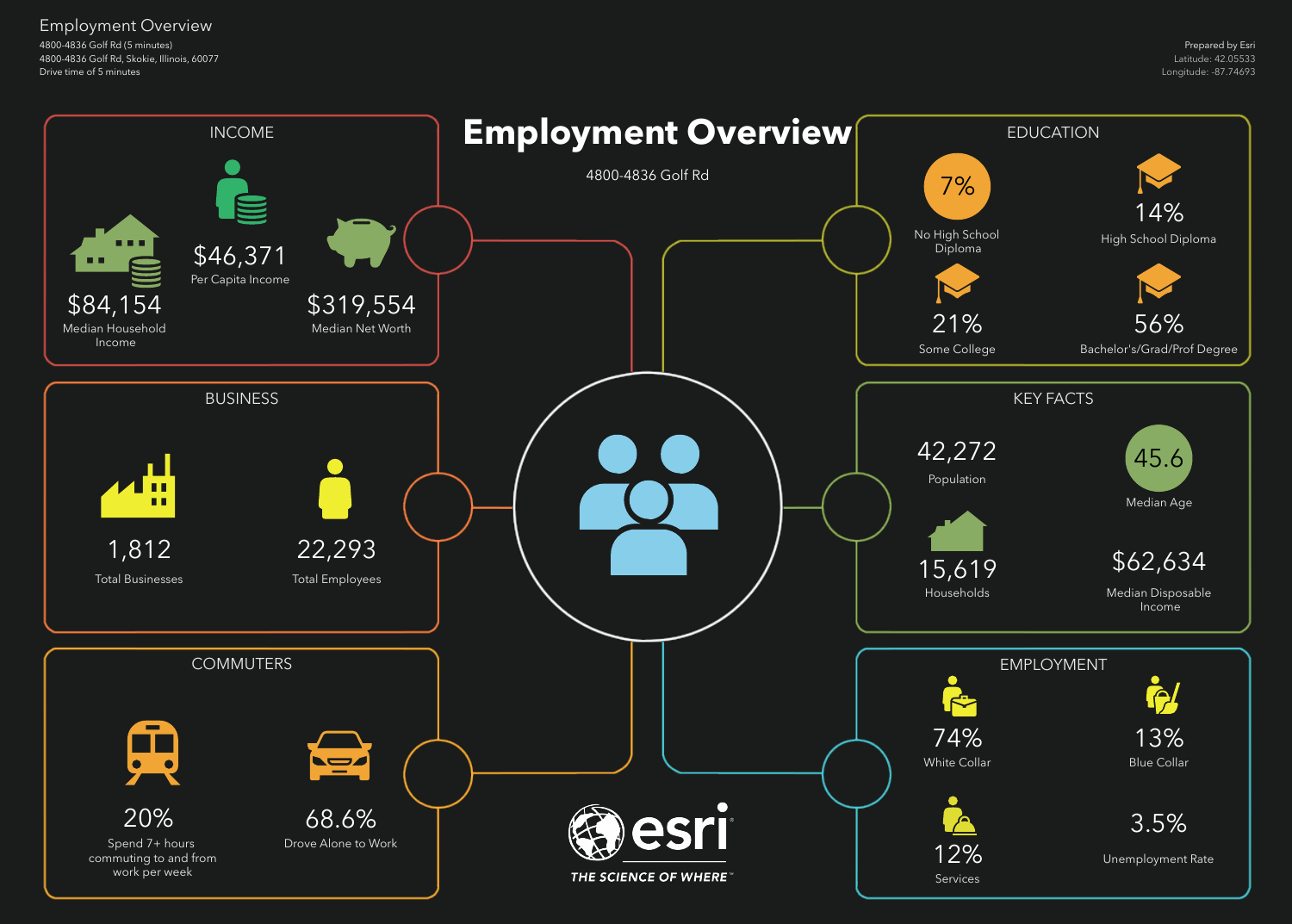4800-4836 Golf Rd (10 minutes) 4800-4836 Golf Rd, Skokie, Illinois, 60077 Drive time of 10 minutes

#### Employment Overview

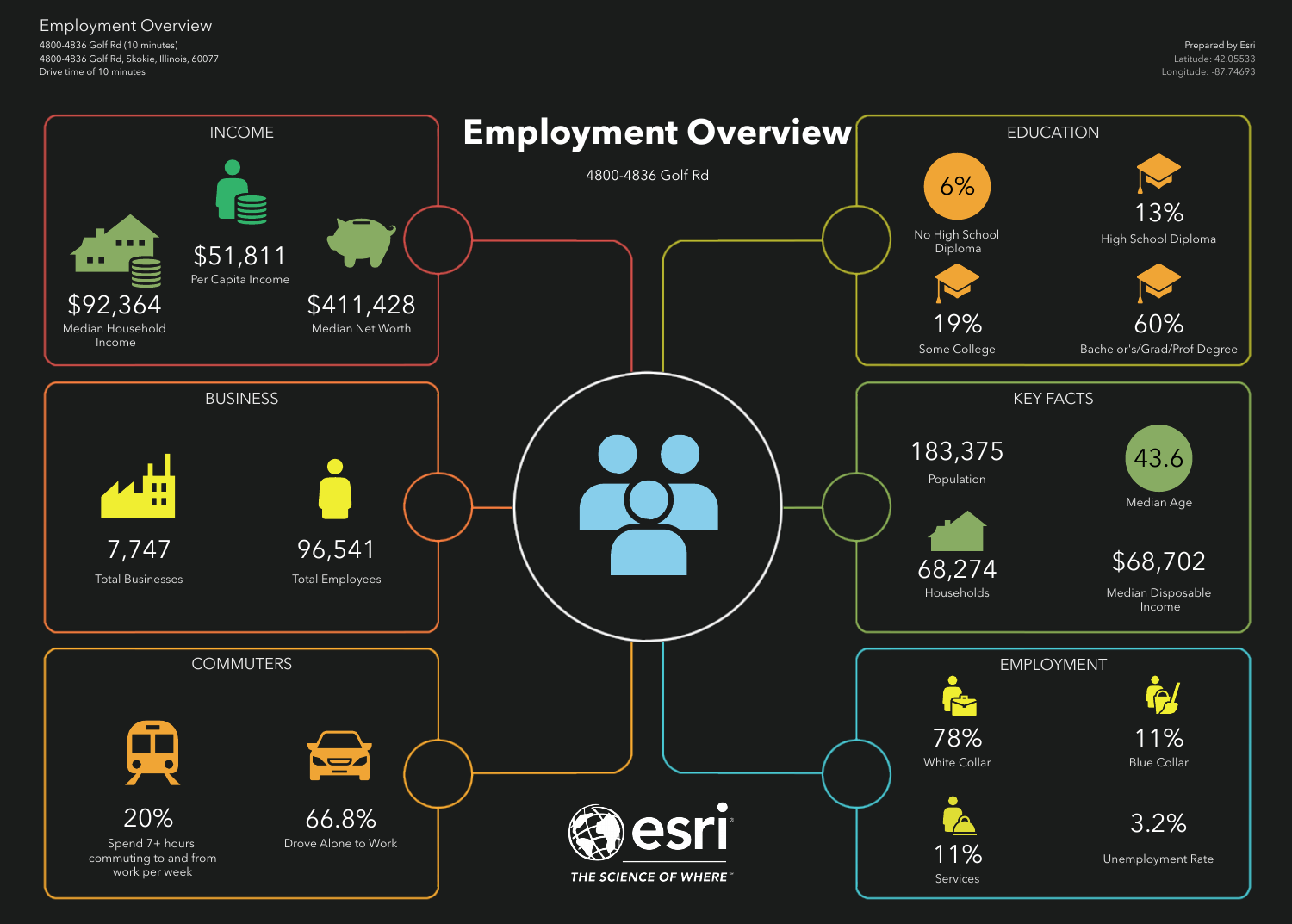4800-4836 Golf Rd (15 minutes) 4800-4836 Golf Rd, Skokie, Illinois, 60077 Drive time of 15 minutes

#### Employment Overview

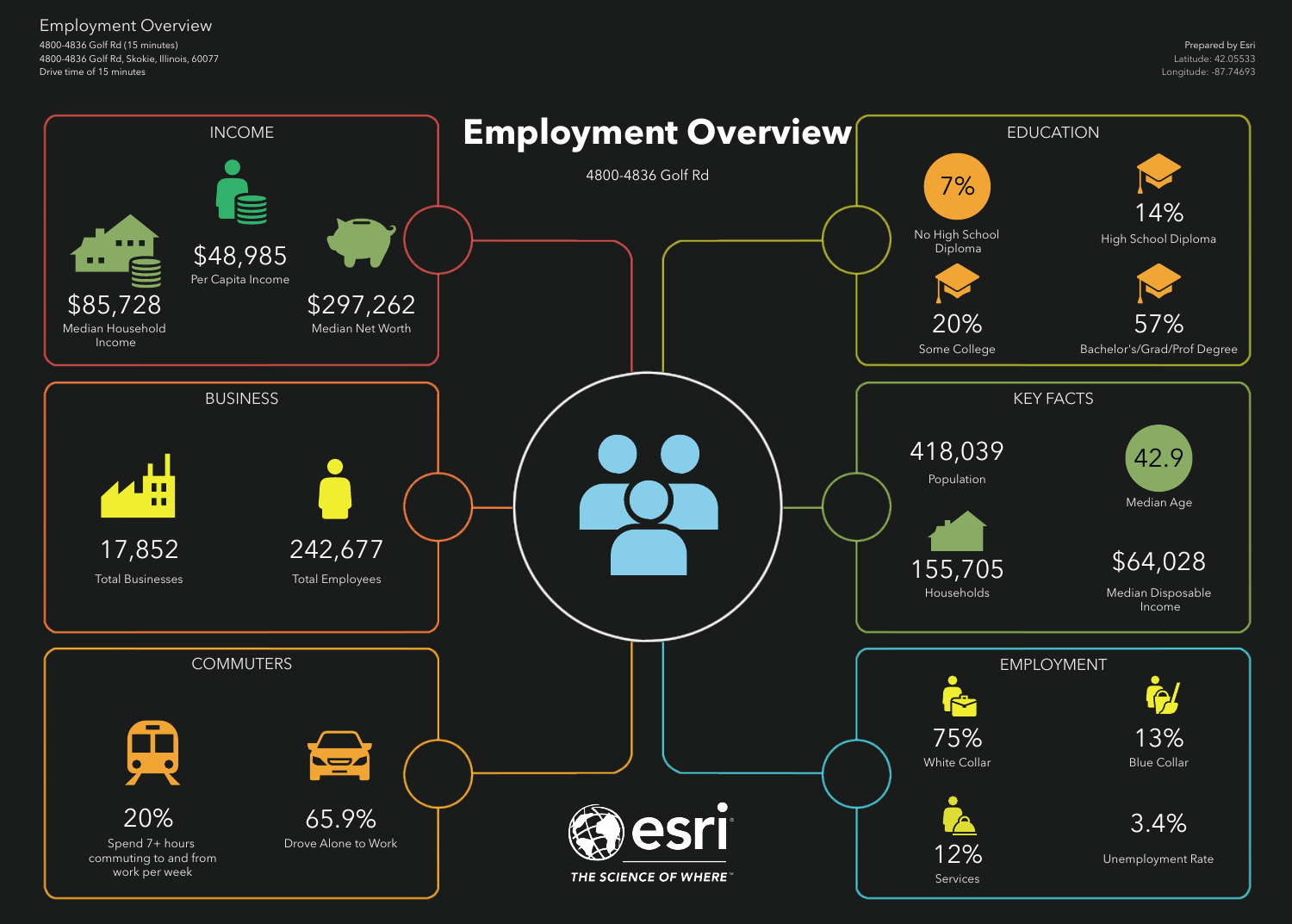#### Executive Summary - Call Outs

4800-4836 Golf Rd (5 minutes) 4800-4836 Golf Rd, Skokie, Illinois, 60077 Drive time of 5 minutes

Prepared by Esri

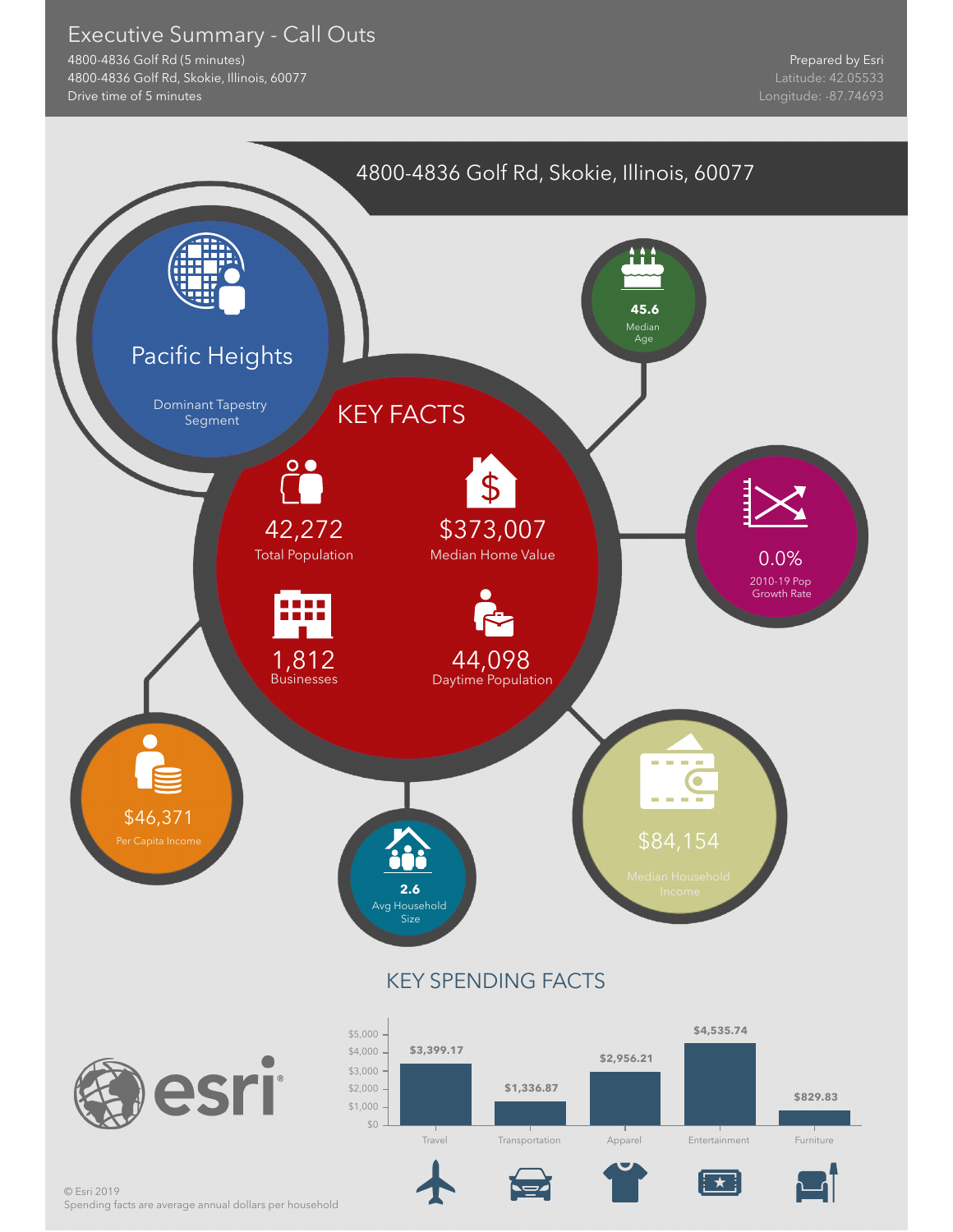#### Executive Summary - Call Outs

4800-4836 Golf Rd (10 minutes) 4800-4836 Golf Rd, Skokie, Illinois, 60077 Drive time of 10 minutes

Prepared by Esri

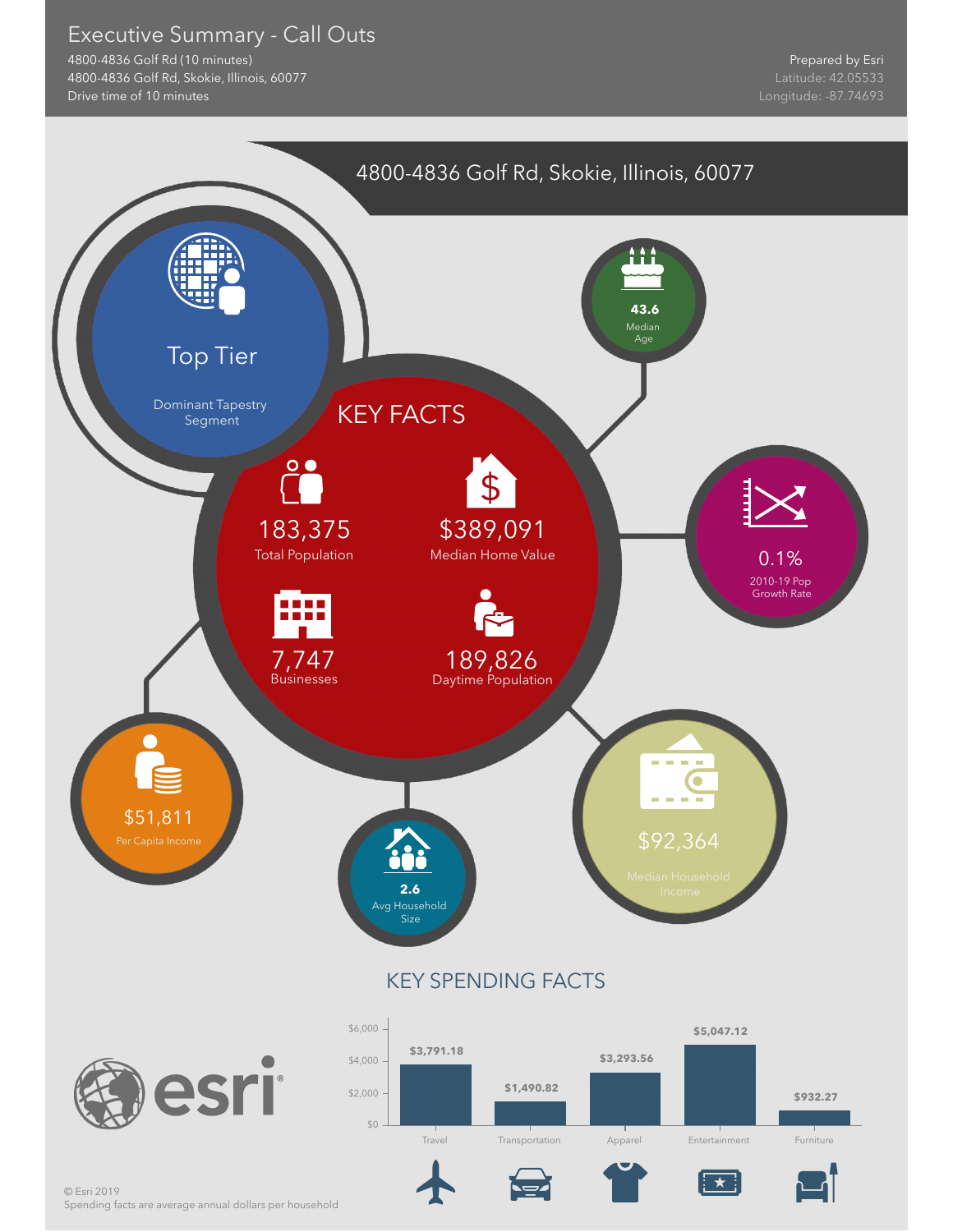#### Executive Summary - Call Outs

4800-4836 Golf Rd (15 minutes) 4800-4836 Golf Rd, Skokie, Illinois, 60077 Drive time of 15 minutes

Prepared by Esri

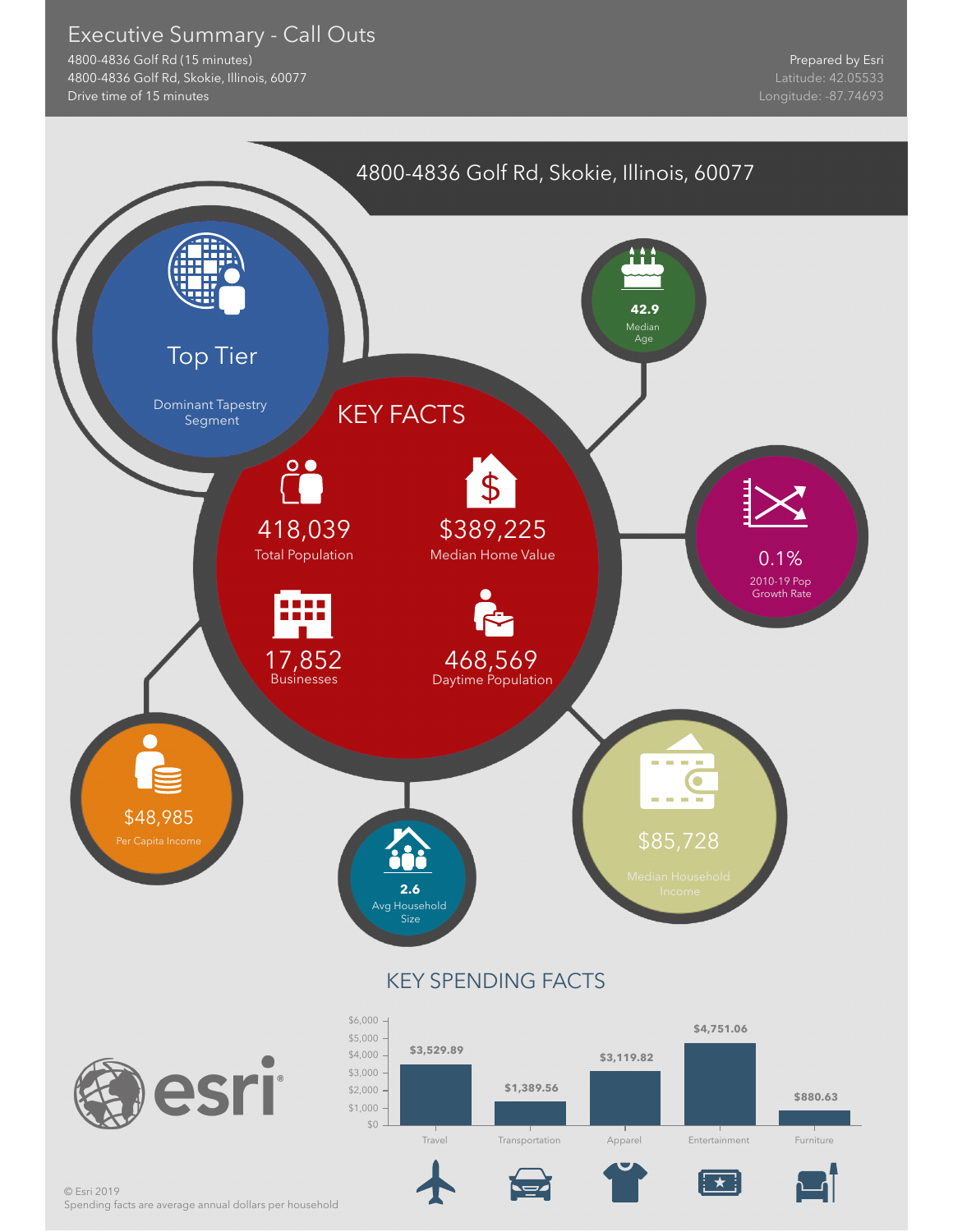4800-4836 Golf Rd (5 minutes) 4800-4836 Golf Rd, Skokie, Illinois, 60077 Drive time of 5 minutes

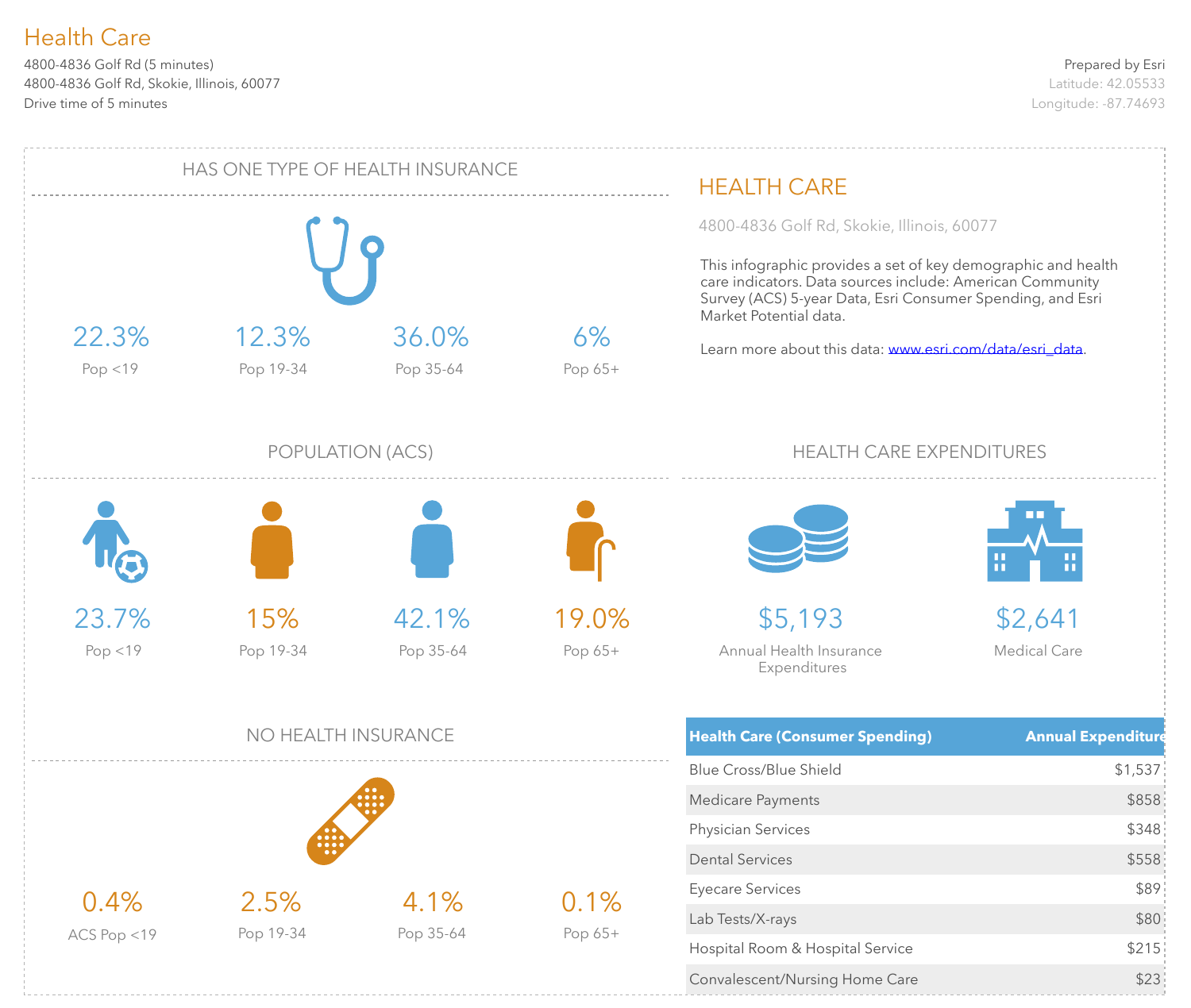4800-4836 Golf Rd (5 minutes) 4800-4836 Golf Rd, Skokie, Illinois, 60077 Drive time of 5 minutes

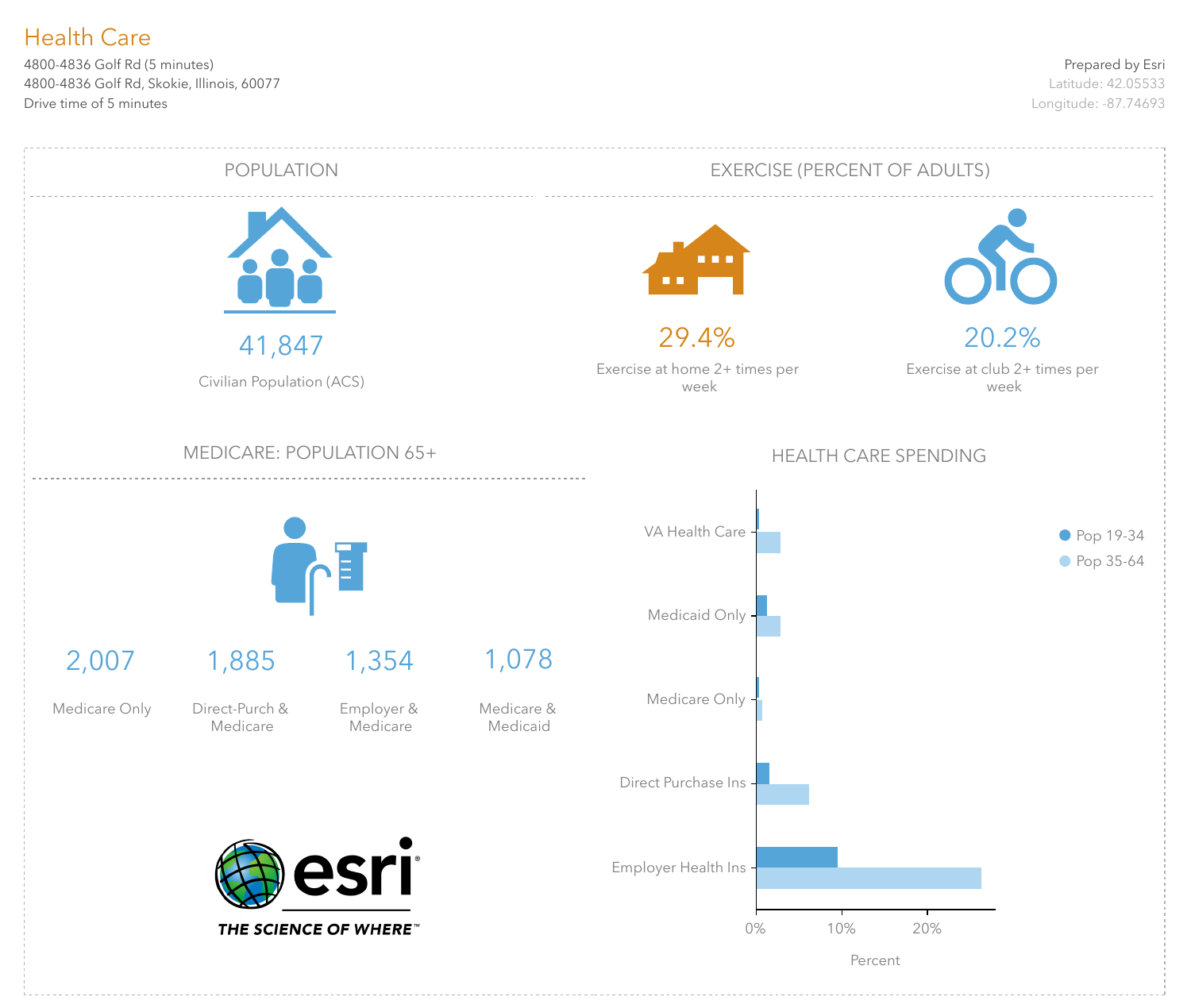4800-4836 Golf Rd (10 minutes) 4800-4836 Golf Rd, Skokie, Illinois, 60077 Drive time of 10 minutes

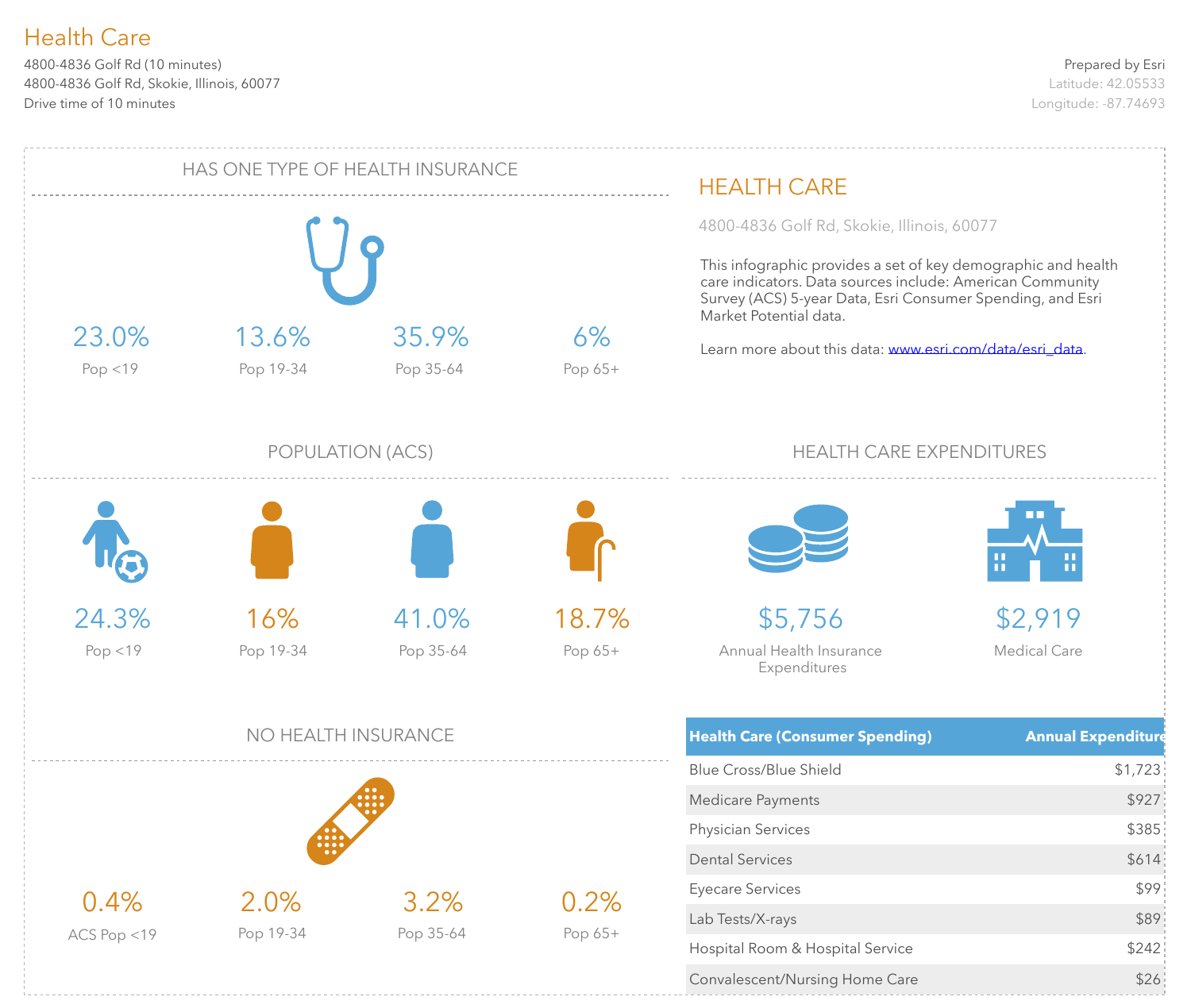4800-4836 Golf Rd (10 minutes) 4800-4836 Golf Rd, Skokie, Illinois, 60077 Drive time of 10 minutes

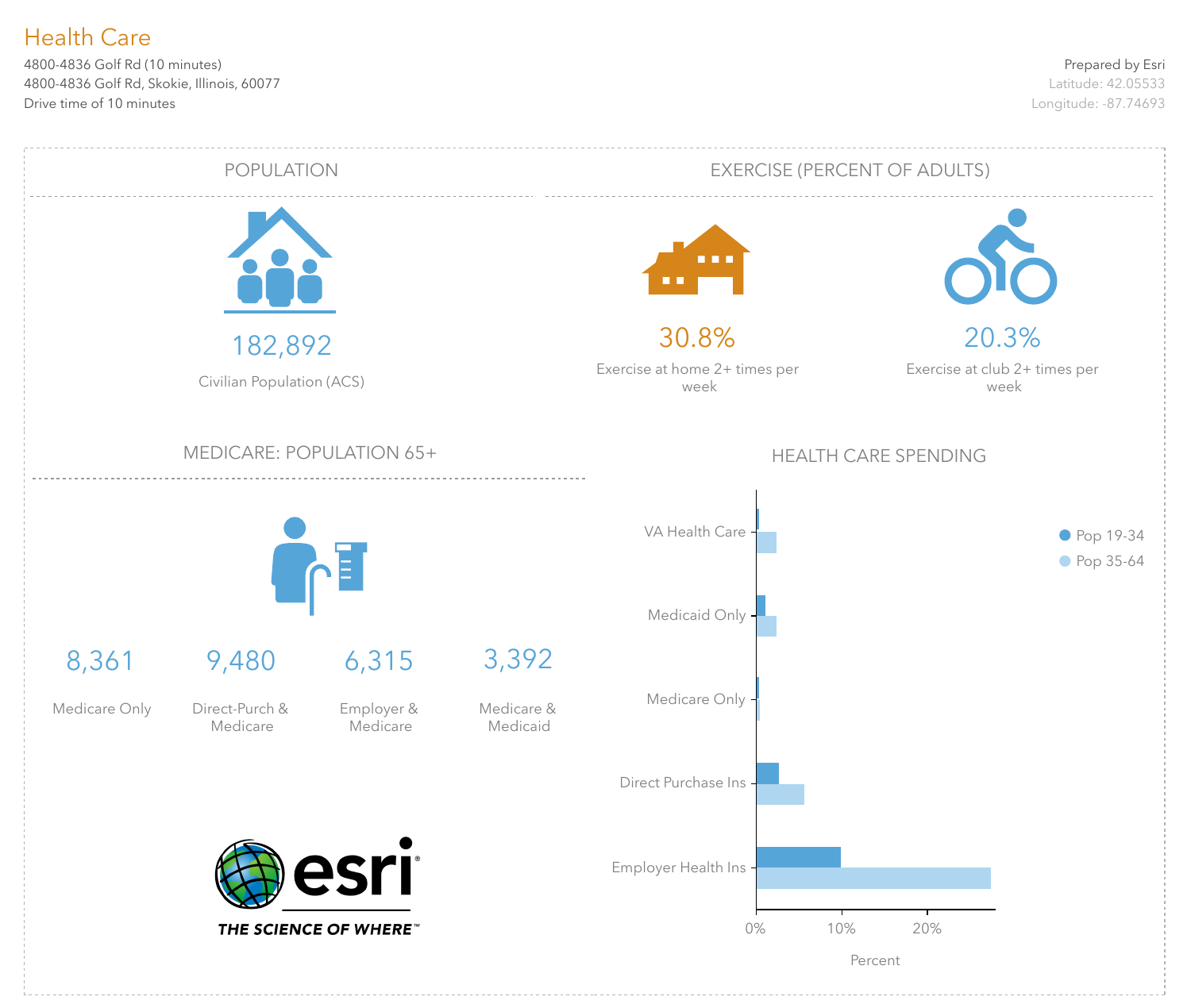4800-4836 Golf Rd (15 minutes) 4800-4836 Golf Rd, Skokie, Illinois, 60077 Drive time of 15 minutes

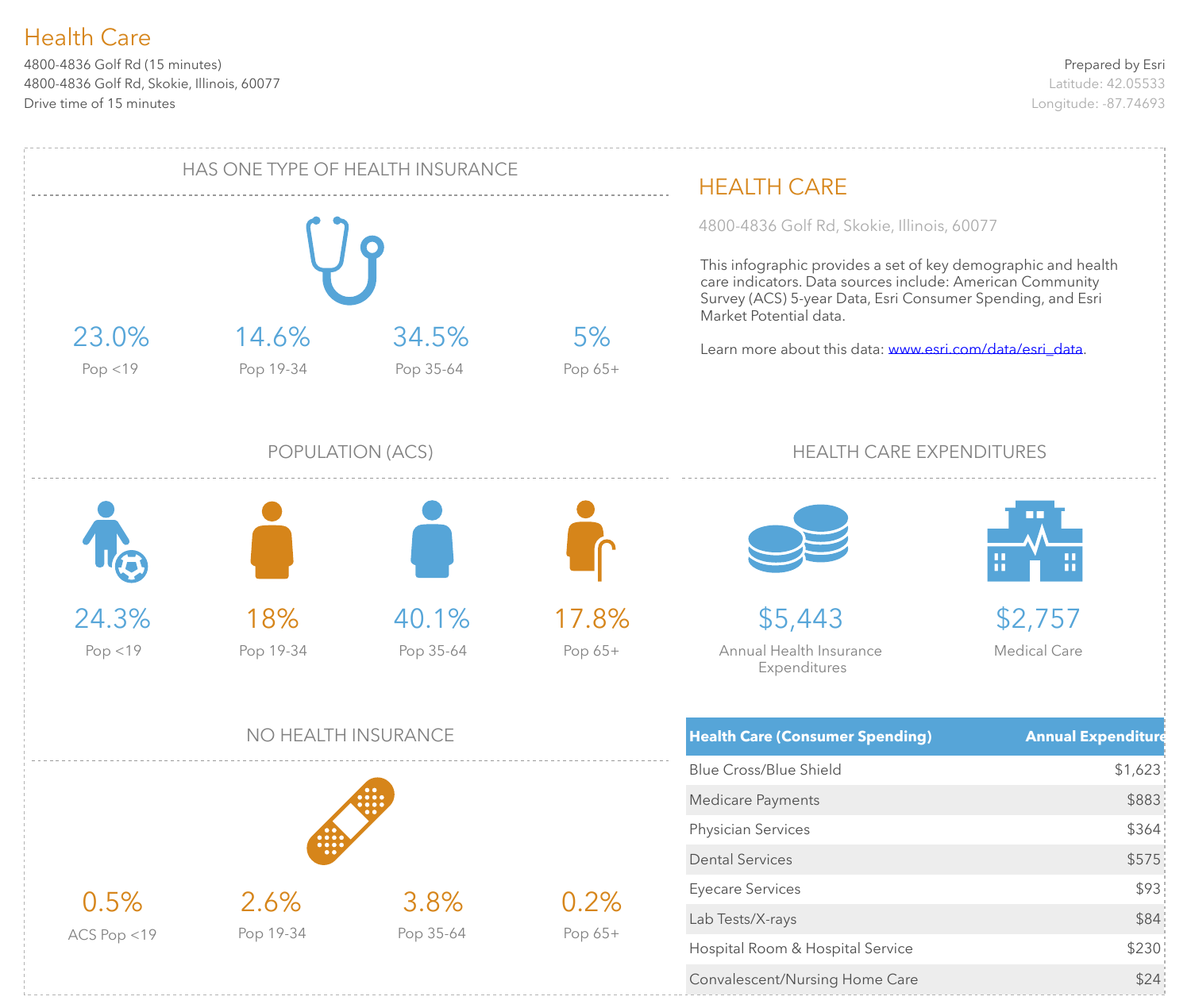4800-4836 Golf Rd (15 minutes) 4800-4836 Golf Rd, Skokie, Illinois, 60077 Drive time of 15 minutes

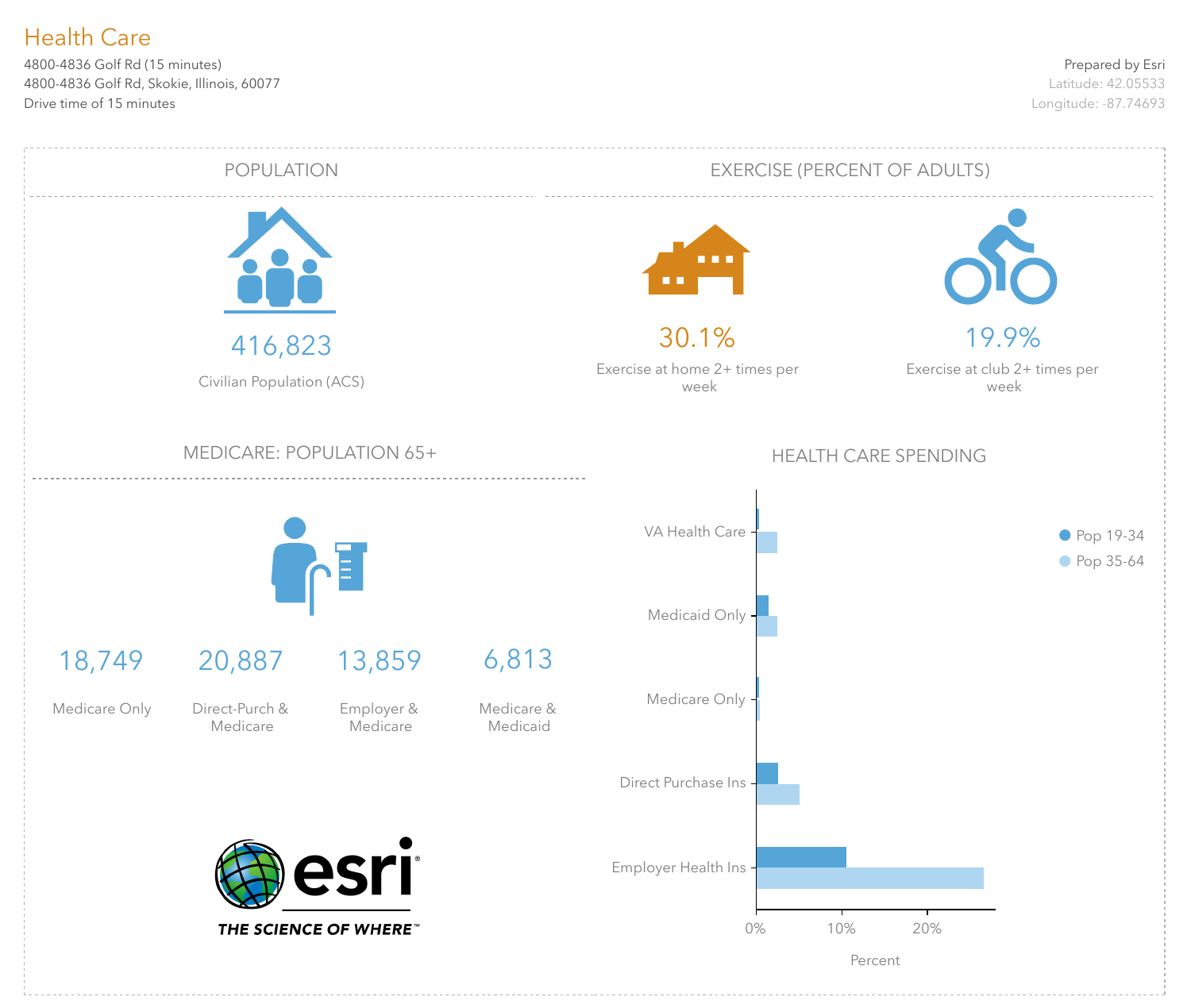#### Prepared by Esri

Latitude: 42.05533 Longitude: -87.74693

4800-4836 Golf Rd (5 minutes) 4800-4836 Golf Rd, Skokie, Illinois, 60077 Drive time of 5 minutes

### Marketing Profile

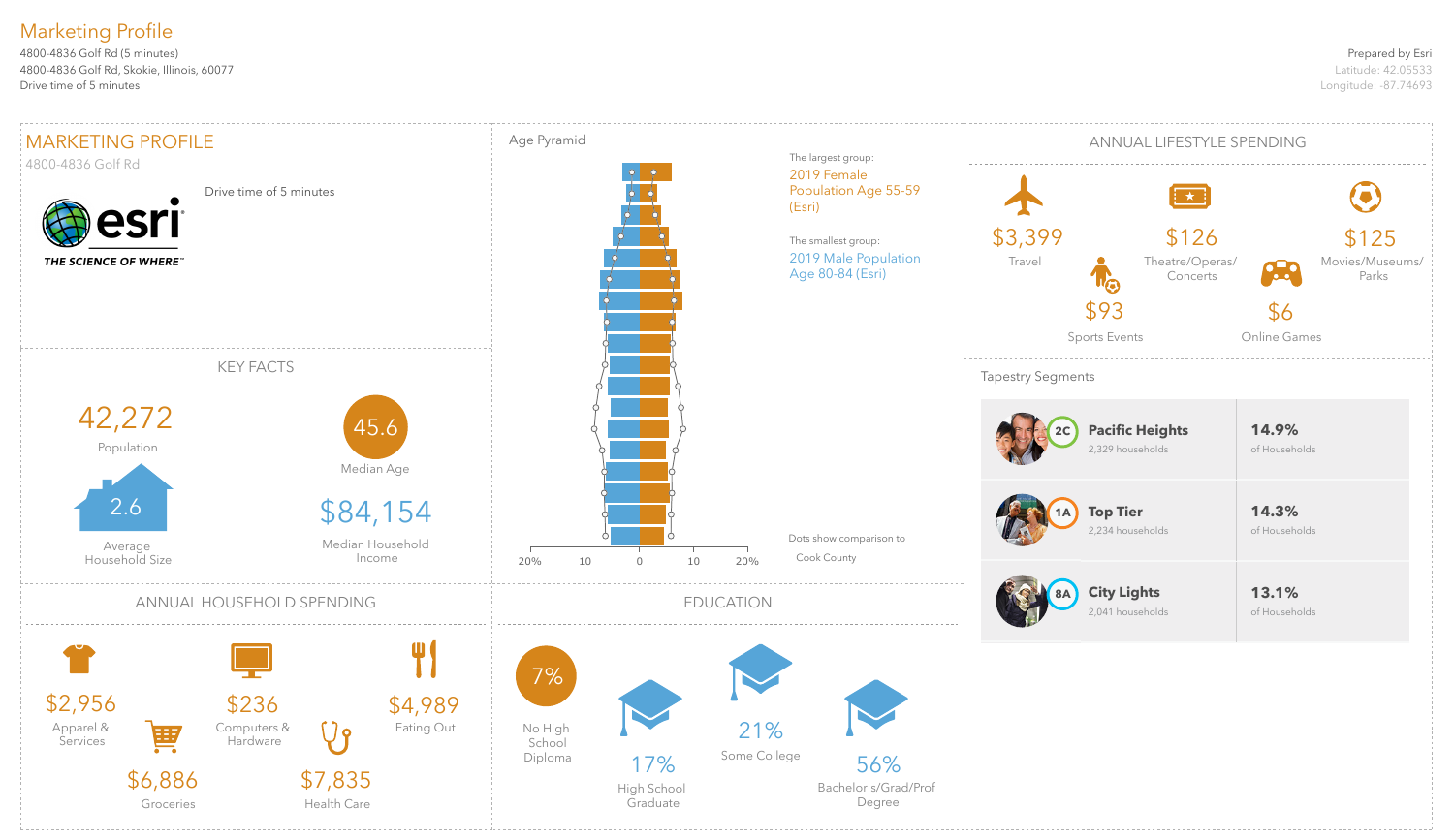#### Prepared by Esri

Latitude: 42.05533 Longitude: -87.74693

4800-4836 Golf Rd (10 minutes) 4800-4836 Golf Rd, Skokie, Illinois, 60077 Drive time of 10 minutes

### Marketing Profile

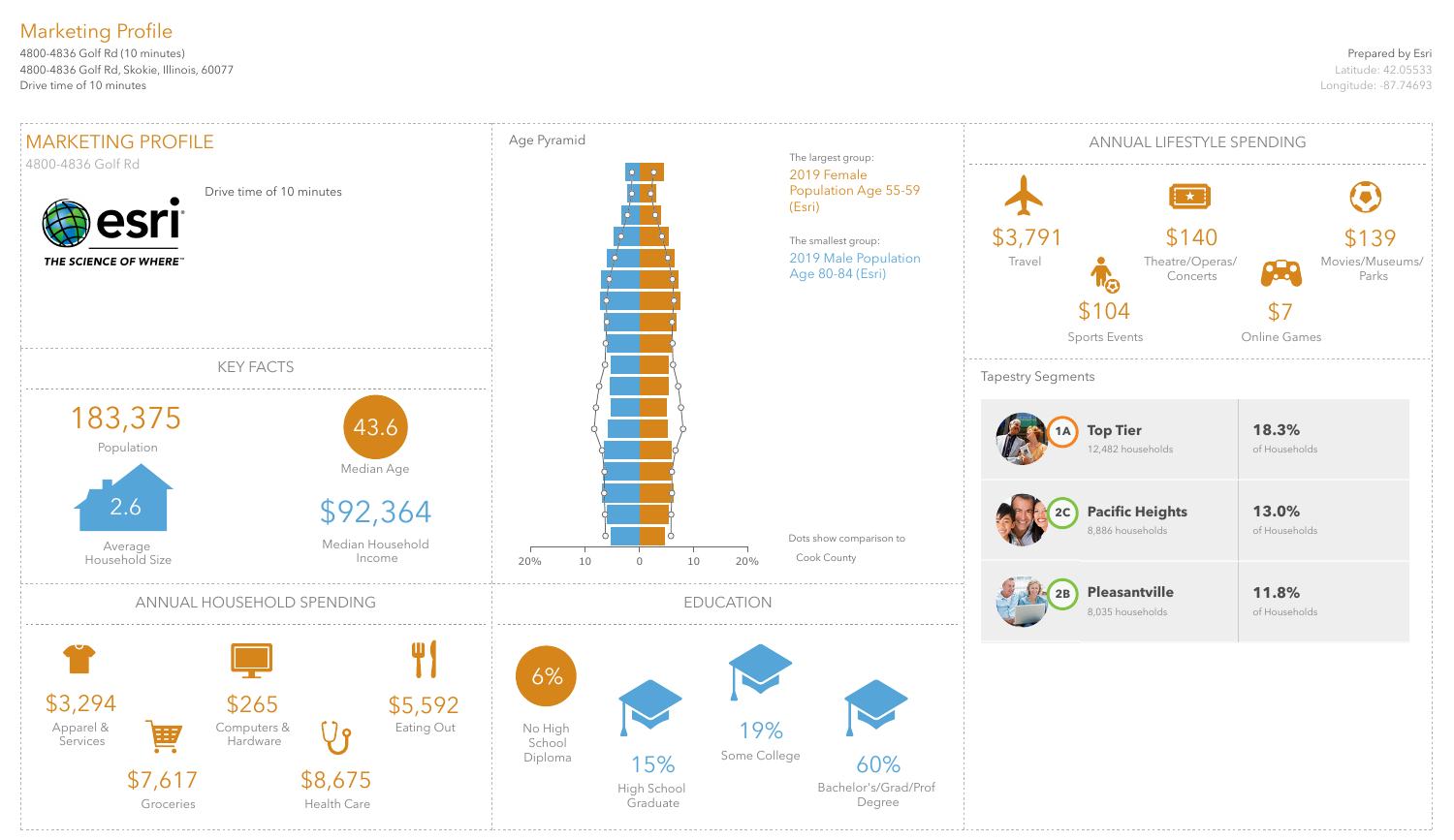#### Prepared by Esri

Latitude: 42.05533 Longitude: -87.74693

4800-4836 Golf Rd (15 minutes) 4800-4836 Golf Rd, Skokie, Illinois, 60077 Drive time of 15 minutes

## Marketing Profile

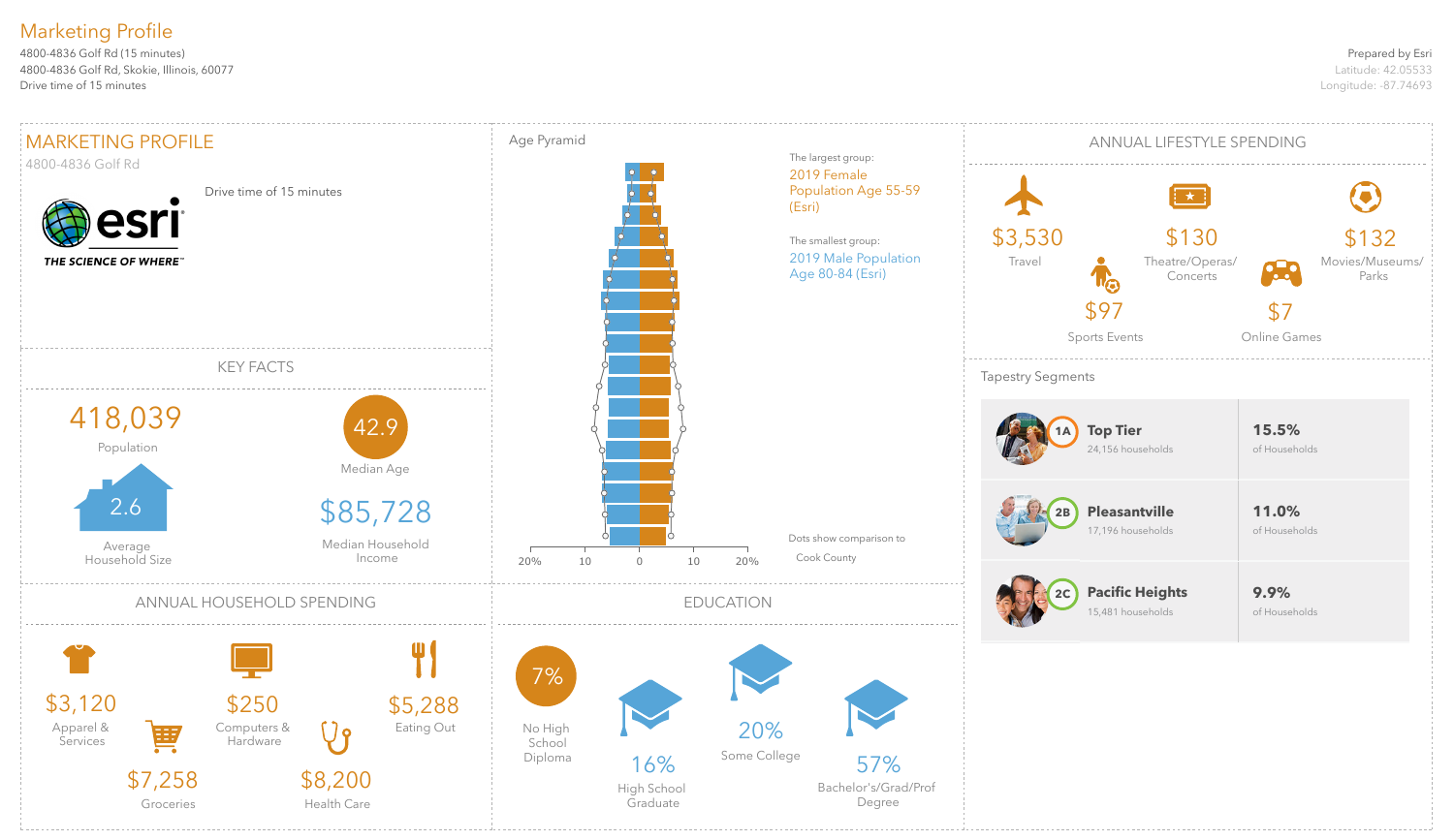#### Office Market Profile

4800-4836 Golf Rd (5 minutes) 4800-4836 Golf Rd, Skokie, Illinois, 60077 Drive time of 5 minutes

Prepared by Esri Latitude: 42.05533 Longitude: -87.74693

#### *OFFICE MARKET*This infographic provides a set of key demographic, market potential and spending indicators that allow you to quickly understand the market opportunities and demographics of an area that provide powerful decisionesri *PROFILE* making insight about office location. Data sources include: Esri C[onsumer Spending and Esri Market Potential d](www.esri.com/data/esri_data)ata. Learn more about this data: www.esri.com/data/esri\_data *PROJECTED ANNUAL GROWTH RATE INTERNET ACCESS (INDEX)*  $\bullet$   $\bullet$ **TOT**  $-0.13%$ -1.59% Population Generation Z 106 106 Access to Internet at home Internet at home via high 0.48% speed connection 1.09% Generation X Millennial *LIFESTYLE SPENDING (INDEX) INCOME AND HOME VALUE*  $\overline{\epsilon}$ 136 139 134 Entertainment/ Retail Goods Meals at Restaurants Recreation \$84,154 \$46,371 \$373,007 138 141 Median Home Median Household Per Capita Income Apparel & Services Home Services Value Income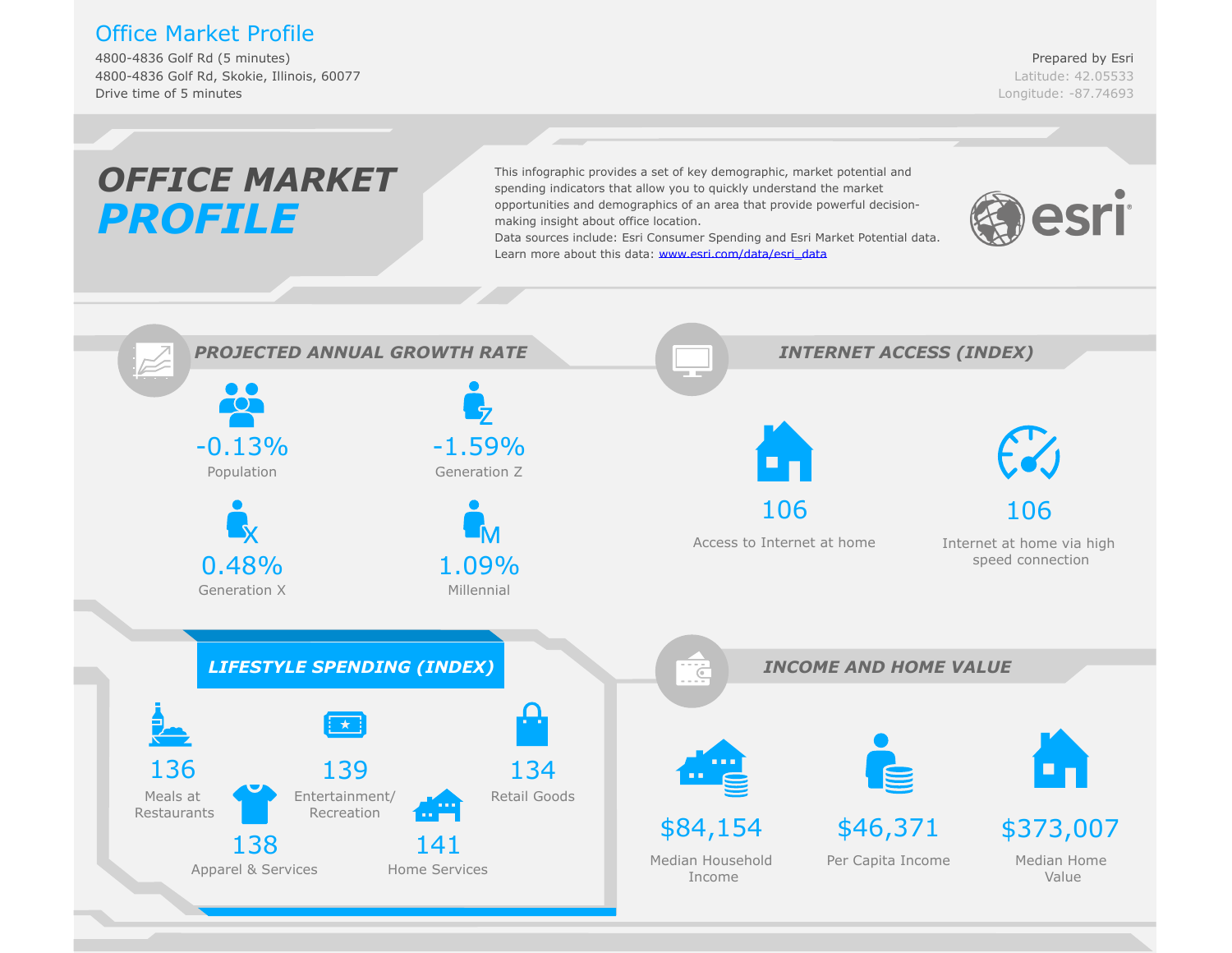#### Office Market Profile

4800-4836 Golf Rd (10 minutes) 4800-4836 Golf Rd, Skokie, Illinois, 60077 Drive time of 10 minutes

Prepared by Esri Latitude: 42.05533 Longitude: -87.74693

#### *OFFICE MARKET*This infographic provides a set of key demographic, market potential and spending indicators that allow you to quickly understand the market opportunities and demographics of an area that provide powerful decisionesri *PROFILE* making insight about office location. Data sources include: Esri C[onsumer Spending and Esri Market Potential d](www.esri.com/data/esri_data)ata. Learn more about this data: www.esri.com/data/esri\_data *PROJECTED ANNUAL GROWTH RATE INTERNET ACCESS (INDEX)*  $\bullet$   $\bullet$ TOT 0.04% -0.63% Population Generation Z 106 107 Access to Internet at home Internet at home via high 0.37% 0.40% speed connection Generation X Millennial *LIFESTYLE SPENDING (INDEX) INCOME AND HOME VALUE*  $\overline{\epsilon}$ 152 154 149 Entertainment/ Retail Goods Meals at Restaurants Recreation \$92,364 \$51,811 \$389,091 154 157 Median Home Median Household Per Capita Income Apparel & Services Home Services Value Income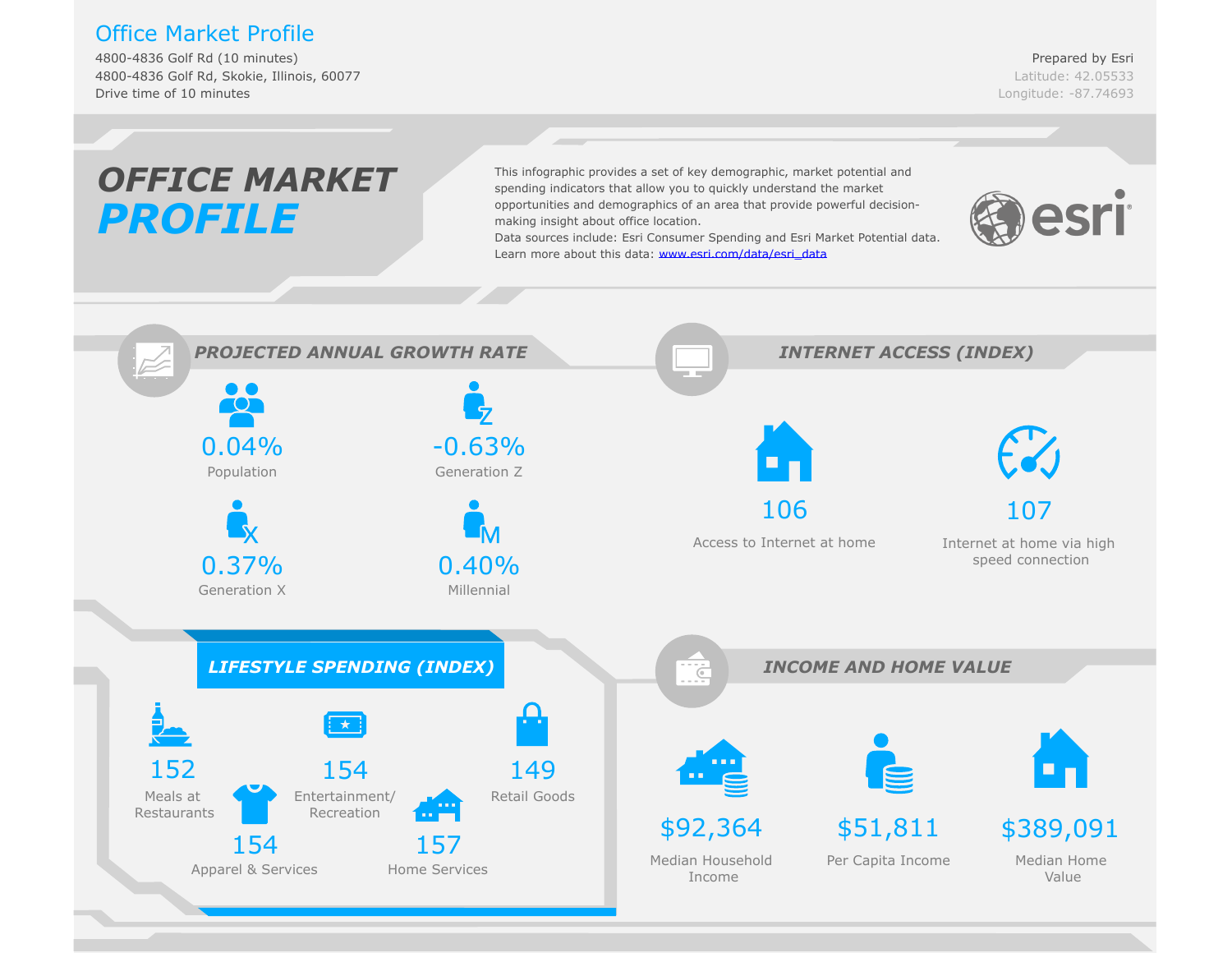#### Office Market Profile

4800-4836 Golf Rd (15 minutes) 4800-4836 Golf Rd, Skokie, Illinois, 60077 Drive time of 15 minutes

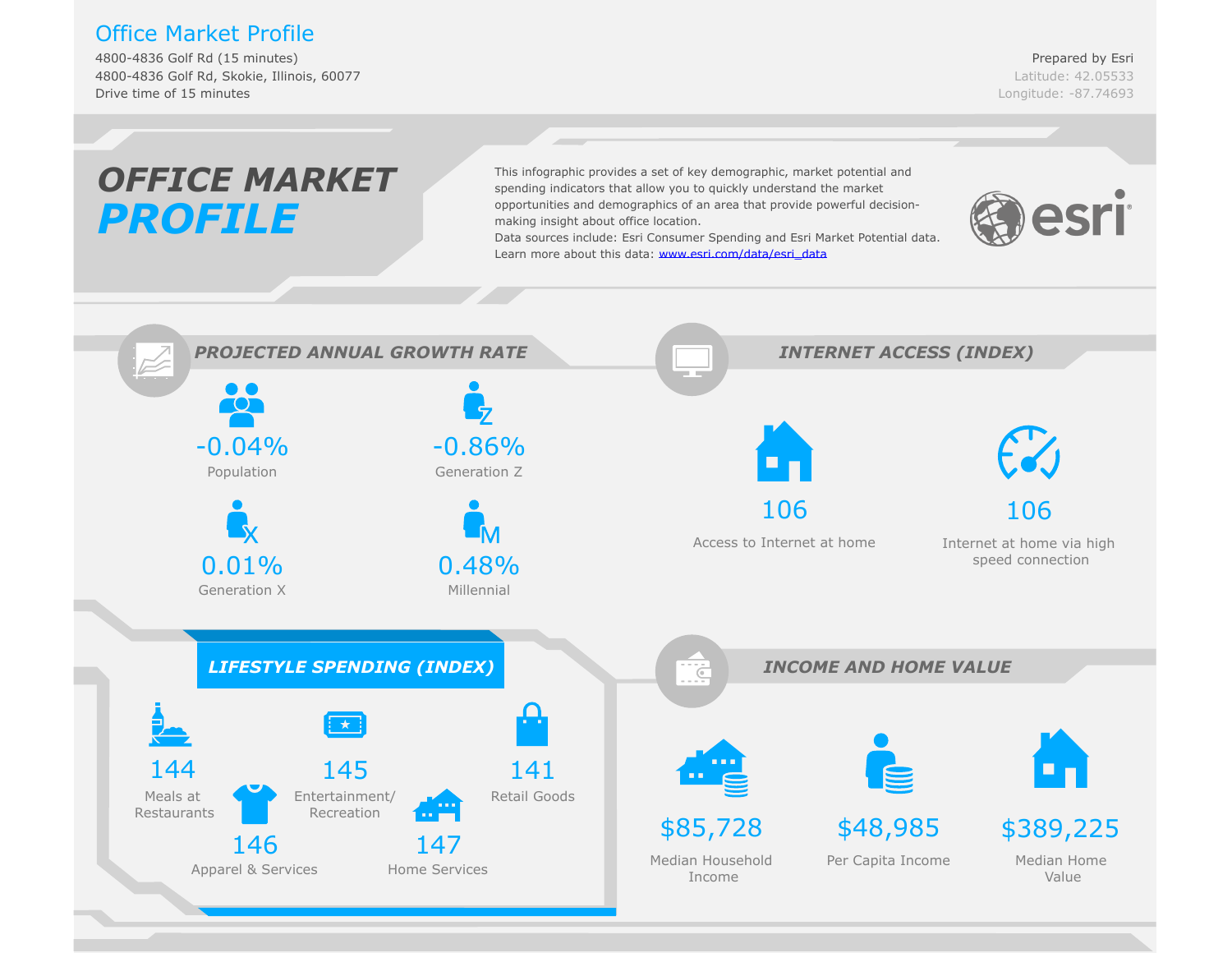Prepared by Esri Latitude: 42.05533 Longitude: -87.74693

4800-4836 Golf Rd (5 minutes) 4800-4836 Golf Rd, Skokie, Illinois, 60077 Drive time of 5 minutes

THE SCIENCE OF WHERE

Pacific Heights 14.9% 2,329 households of Households

#### Target Market Summary

Top Tier **14.3%** 2,234 households of Households

City Lights 13.1% 2,041 households of Households

#### **ANNUAL LIFESTYLE SPENDING**

## **Tapestry Segments**







**\$3,399**





Theatre/Operas/Concerts



**\$125**

Movies/Museums/ Parks



Sports Events





Online Games



# **AGE PYRAMID**





**The largest group: The smallest group:** 2019 Female 2019 Male Population<br>Population Age 55-59 Age 80-84 (Esri) Population Age 55-59 (Esri)

# **Travel**

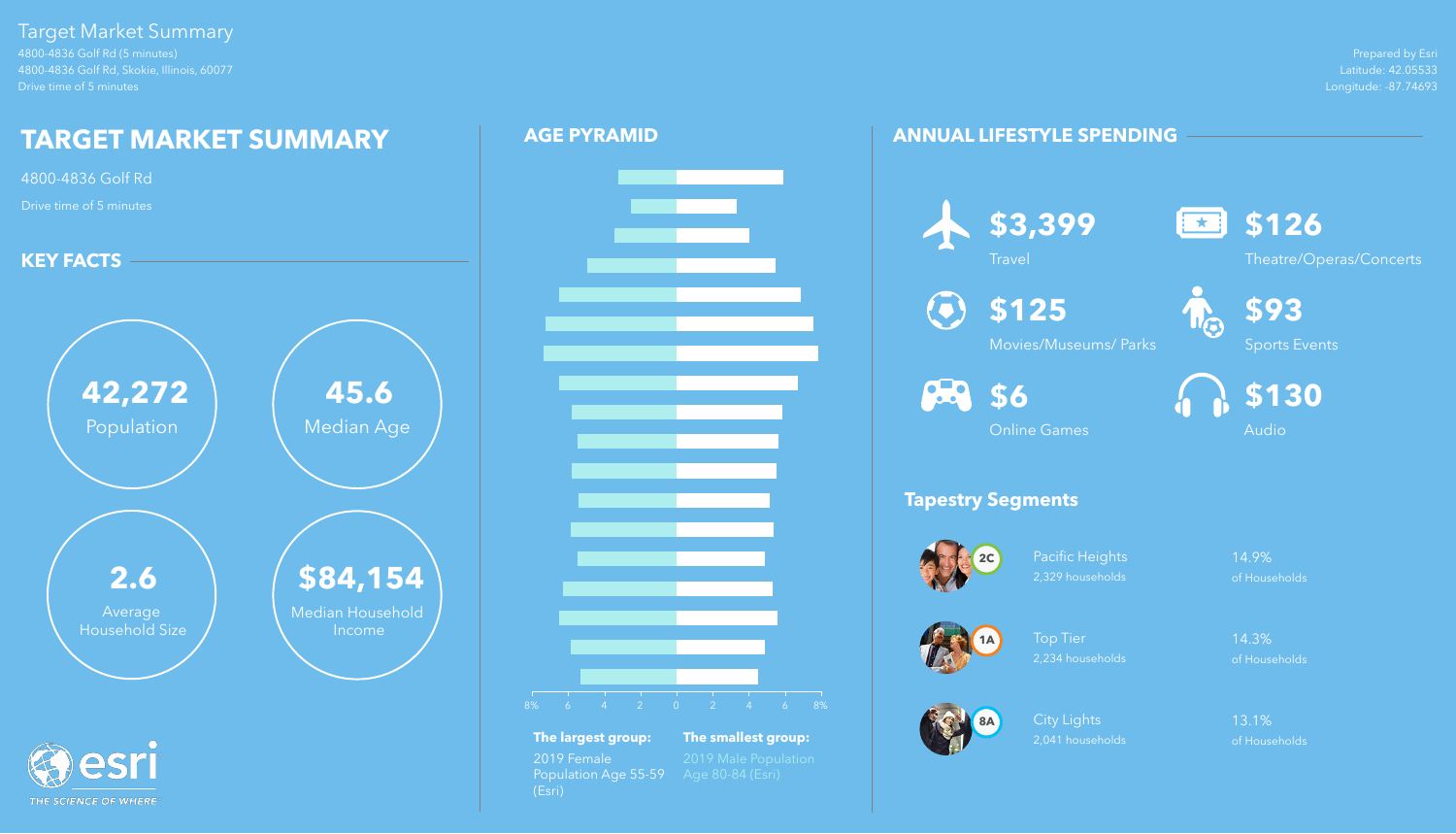Prepared by Esri Latitude: 42.05533 Longitude: -87.74693



4800-4836 Golf Rd (10 minutes) 4800-4836 Golf Rd, Skokie, Illinois, 60077 Drive time of 10 minutes

THE SCIENCE OF WHERE

Top Tier 18.3% 12,482 households of Households

#### Target Market Summary

Pleasantville 11.8% 8,035 households of Households

#### **ANNUAL LIFESTYLE SPENDING**

# **Tapestry Segments**





Pacific Heights 13.0% 8,886 households of Households









Theatre/Operas/Concerts



**\$139**

Movies/Museums/ Parks

**82** \$7



Sports Events



Online Games



#### **AGE PYRAMID**





**The largest group: The smallest group:** 2019 Female 2019 Male Population<br>Population Age 55-59 Age 80-84 (Esri) Population Age 55-59 (Esri)